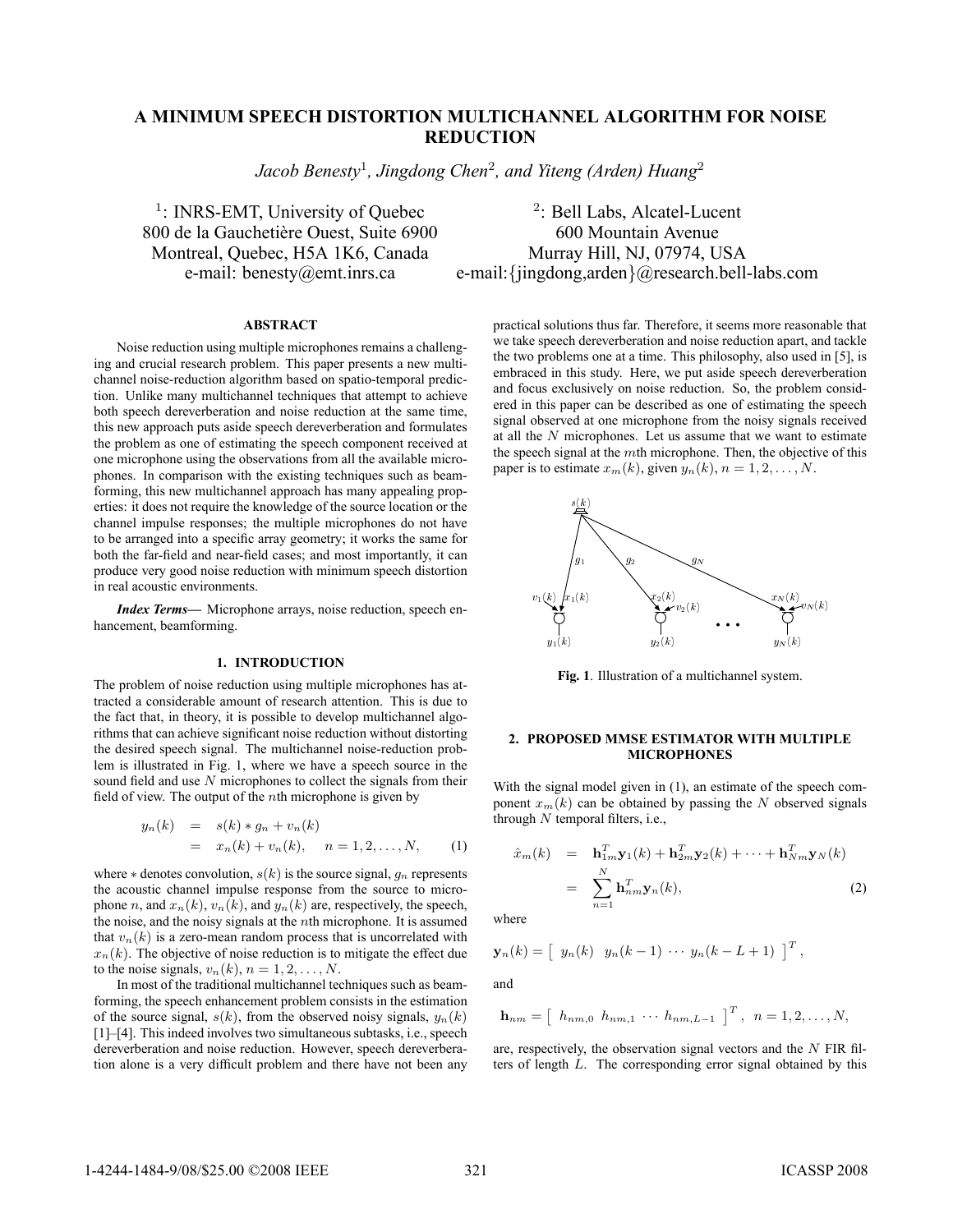estimation is written as

$$
e_m(k) = \hat{x}_m(k) - x_m(k)
$$
  

$$
= \sum_{n=1}^{N} \mathbf{h}_{nm}^T \mathbf{y}_n(k) - x_m(k).
$$
 (3)

From the signal model given in (1), we have

$$
\mathbf{y}_n(k) = \mathbf{x}_n(k) + \mathbf{v}_n(k), \quad n = 1, 2, \dots, N,
$$
 (4)

where  $\mathbf{x}_n(k)$  and  $\mathbf{v}_n(k)$  are the speech and noise signal vectors, defined similarly to  $y_n(k)$ . Substituting (4) into (3), we can decompose the error signal into the following form:

$$
e_m(k) = e_{x,m}(k) + e_{v,m}(k),
$$
 (5)

where

$$
e_{x,m}(k) = \sum_{n=1}^{N} \mathbf{h}_{nm}^{T} \mathbf{x}_n(k) - x_m(k)
$$
 (6)

and

$$
e_{v,m}(k) = \sum_{n=1}^{N} \mathbf{h}_{nm}^T \mathbf{v}_n(k).
$$
 (7)

The term  $e_{x,m}(k)$  quantifies how much the speech sample  $x_m(k)$  is distorted due to the filtering operation. The larger the mean-square value of  $e_{x,m}(k)$ , the higher the speech is distorted. In comparison, the term  $e_{v,m}(k)$  tells how much the noise is reduced. The smaller the mean-square value of  $e_{v,m}(k)$ , the more the noise is reduced. So, ideally, noise reduction is a problem of finding an optimal set of the filters  $h_{nm}$  ( $n = 1, 2, ..., N$ ) such that the mean-square error (MSE) corresponding to the residual noise is minimized while keeping the speech distortion  $e_{x,m}(k)$  close to 0.

From (7), we can write the MSE associated with the residual noise as

$$
J_{v,m}(\mathbf{h}_m) = E\left[e_{v,m}^2(k)\right]
$$
  
=  $\mathbf{h}_m^T \mathbf{R}_{vv} \mathbf{h}_m,$  (8)

where

$$
\mathbf{h}_m = \begin{bmatrix} \mathbf{h}_{1m}^T & \mathbf{h}_{2m}^T & \cdots & \mathbf{h}_{Nm}^T \end{bmatrix}^T, \tag{9}
$$

 $\mathbf{R}_{vv} = E[\mathbf{v}(k)\mathbf{v}^T(k)]$  is the noise correlation matrix, and

$$
\mathbf{v}(k) = \begin{bmatrix} \mathbf{v}_1^T(k) & \mathbf{v}_2^T(k) & \cdots & \mathbf{v}_N^T(k) \end{bmatrix}^T.
$$
 (10)

Now, the noise-reduction problem is equivalent to finding the optimal filter as follows:

$$
\mathbf{h}_{m,o} = \arg\min_{\mathbf{h}_m} J_{v,m}(\mathbf{h}_m) \text{ subject to } e_{x,m}(k) = 0. \quad (11)
$$

The solution to (11) depends on the number of microphones and how the spatio-temporal information is exploited. We have two cases:  $N = 1$  and  $N \geq 2$ .

**Case 1**:  $N = 1$ .

In this case, we have  $m = N = 1$ . If the current speech sample  $x_1(k)$  cannot be completely predicted from its past samples (which

is generally true in practice), we can easily check that the solution to (11) is

$$
\mathbf{h}_{1,o} = \mathbf{u}_1,\tag{12}
$$

where

$$
\mathbf{u}_1 = \begin{bmatrix} 1 & 0 & \cdots & 0 \end{bmatrix}^T \tag{13}
$$

is a unit vector of length L. With this degenerate filter, there will be no noise reduction. So, in the single-channel scenario, if we want to keep the speech undistorted, there will be no noise reduction. But if we still want to achieve some noise reduction, we need to loosen the constraint to allow some speech distortion. Indeed, this is almost the *de facto* standardized practice in the existing single-channel noise-reduction techniques, where noise reduction is achieved at the expense of speech distortion [6], [7].

Case 2: 
$$
N \geq 2
$$
.

In the single-channel situation, there is a fundamental compromise between noise reduction and speech distortion. But if we use multiple microphones, we can take advantage of the redundancy among the microphones (or in other words, the spatio-temporal information) to achieve noise reduction without introducing any speech distortion.

Let us assume that we can find N filter matrices,  $\mathbf{W}_{nm}$  ( $n =$  $1, 2, \ldots, N$ , such that

$$
\mathbf{x}_n(k) = \mathbf{W}_{nm} \mathbf{x}_m(k), \ n = 1, 2, \dots, N. \tag{14}
$$

For  $n = m$ , we have  $\mathbf{W}_{mm} = \mathbf{I}$ , where **I** is the identity matrix. We will discuss later on how to determine an optimal estimate of the matrix  $\mathbf{W}_{nm}$  for  $n \neq m$ ; but for now, we assume that  $\mathbf{W}_{nm}$  are known. Substituting (14) into (6), we obtain

$$
e_{x,m}(k) = \mathbf{x}_m^T(k) \left[ \mathbf{W}_m \mathbf{h}_m - \mathbf{u}_1 \right],\tag{15}
$$

where

$$
\mathbf{W}_m = \begin{bmatrix} \mathbf{W}_{1m}^T & \mathbf{W}_{2m}^T & \cdots & \mathbf{W}_{Nm}^T \end{bmatrix} . \tag{16}
$$

With this expression of the speech distortion, we can rewrite the constrained estimation problem in (11) into the following form:

$$
\mathbf{h}_{m,o} = \min_{\mathbf{h}_m} J_{v,m}(\mathbf{h}_m) \text{ subject to } \mathbf{W}_m \mathbf{h}_m = \mathbf{u}_1. \quad (17)
$$

If we use a Lagrange multiplier to adjoin the constraint to the cost function, the estimation problem in (17) can be written as

$$
\mathbf{h}_{m,o} = \arg\min_{\mathbf{h}_m} \mathcal{L}\left(\mathbf{h}_m, \boldsymbol{\lambda}\right),\tag{18}
$$

where

$$
\mathcal{L}(\mathbf{h}_m, \lambda) = J_{v,m}(\mathbf{h}_m) + \lambda^T (\mathbf{W}_m \mathbf{h}_m - \mathbf{u}_1) \n= \mathbf{h}_m^T \mathbf{R}_{vv} \mathbf{h}_m + \lambda^T (\mathbf{W}_m \mathbf{h}_m - \mathbf{u}_1),
$$

and vector  $\lambda$  is the Lagrange multiplier. Evaluating the gradient of  $\mathcal{L}(\mathbf{h}_m, \lambda)$  with respect to  $\mathbf{h}_m$  and equating the result to zero gives

$$
\frac{\partial}{\partial \mathbf{h}_m} \mathcal{L}(\mathbf{h}_m, \lambda) = 2\mathbf{R}_{vv}\mathbf{h}_m + \mathbf{W}_m^T \lambda = \mathbf{0}.
$$
 (19)

Now if we assume that the noise signals at the different microphones are not completely coherent so that the noise covariance matrix  $\mathbf{R}_{vv}$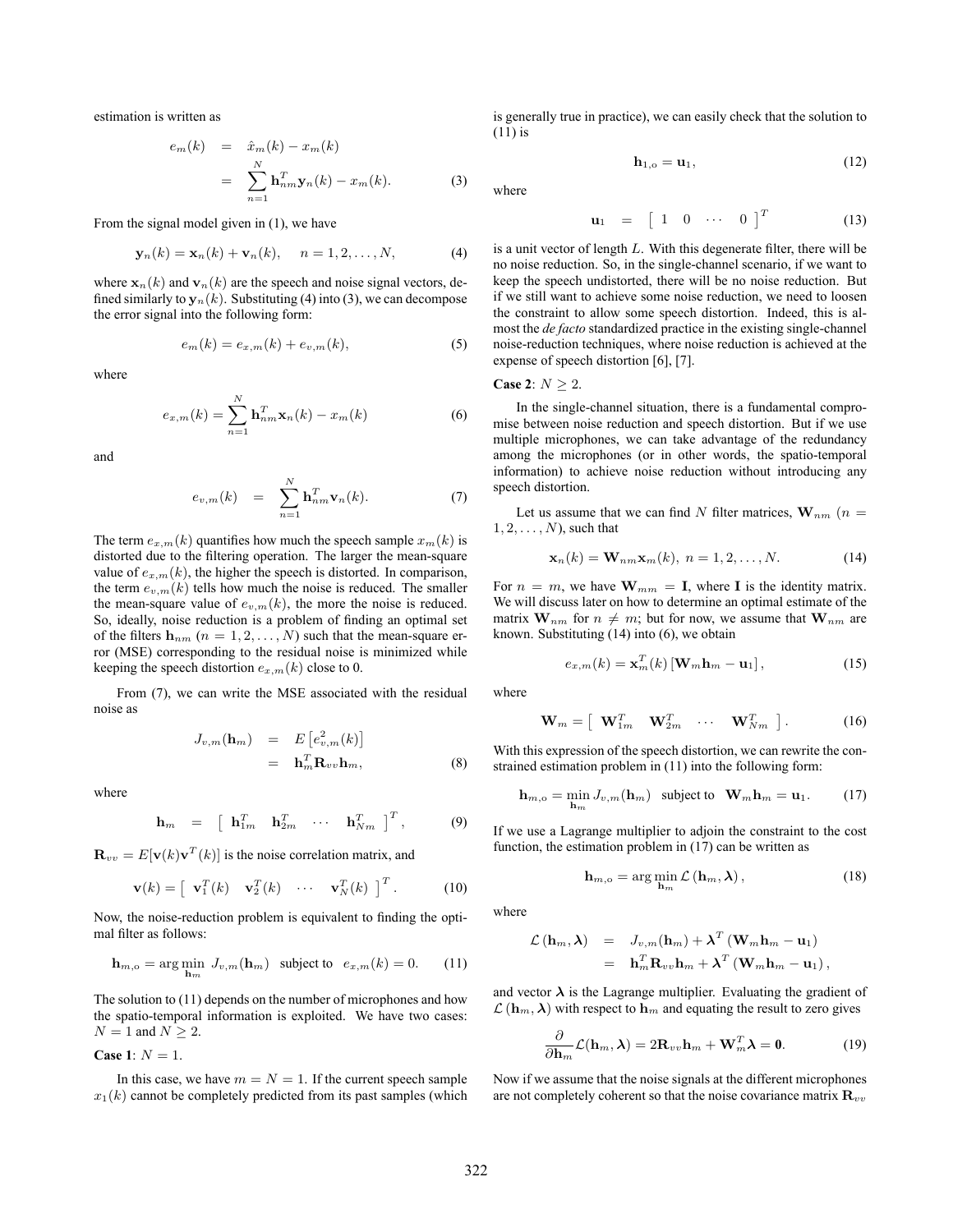is full rank, from (19) and using the constraint, we easily find the solution to (18):

$$
\mathbf{h}_{m,o} = \mathbf{R}_{vv}^{-1} \mathbf{W}_m^T \left[ \mathbf{W}_m \mathbf{R}_{vv}^{-1} \mathbf{W}_m^T \right]^{-1} \mathbf{u}_1.
$$
 (20)

We see that, in order to compute the optimal filter  $\mathbf{h}_{m,o}$ , we need to know the two matrices  $\mathbf{R}_{vv}$  and  $\mathbf{W}_m$ . The noise correlation matrix  $\mathbf{R}_{vv}$  can be estimated during the absence of speech if we have a voice activity detector (VAD). In the next section, we will discuss how to determine the  $\mathbf{W}_m$  matrix.

## **3. ESTIMATION OF THE W MATRIX**

From (14), we can construct the following MSE cost function:

$$
J(\mathbf{W}_{nm}) = E\left\{ \left[ \mathbf{x}_n(k) - \mathbf{W}_{nm} \mathbf{x}_m(k) \right]^T \times \right. \\ \left. \left[ \mathbf{x}_n(k) - \mathbf{W}_{nm} \mathbf{x}_m(k) \right] \right\}.
$$
 (21)

Differentiating  $J(\mathbf{W}_{nm})$  with respect to  $\mathbf{W}_{nm}$  and equating the result to zero, we obtain an optimal estimate of the  $\mathbf{W}_{nm}$  matrix:

$$
\mathbf{W}_{nm,o} = \mathbf{R}_{x_n x_m} \mathbf{R}_{x_m x_m}^{-1},\tag{22}
$$

where

$$
\mathbf{R}_{x_n x_m} = E\left[\mathbf{x}_n(k) \mathbf{x}_m^T(k)\right]
$$

and

$$
\mathbf{R}_{x_m x_m} = E\left[\mathbf{x}_m(k) \mathbf{x}_m^T(k)\right]
$$

are, respectively, the cross-correlation and correlation matrices of the speech signals. However, the signals  $\mathbf{x}_n(k)$  and  $\mathbf{x}_m(k)$  are not observable so the direct computation of  $\mathbf{W}_{nm,o}$  seems difficult. But using the relation  $\mathbf{x}_n(k) = \mathbf{y}_n(k) - \mathbf{v}_n(k)$  and the fact that noise and speech are uncorrelated, we can verify that

$$
\mathbf{R}_{x_n x_m} = \mathbf{R}_{y_n y_m} - \mathbf{R}_{v_n v_m}, \tag{23}
$$

$$
\mathbf{R}_{x_m x_m} = \mathbf{R}_{y_m y_m} - \mathbf{R}_{v_m v_m}, \tag{24}
$$

where  $\mathbf{R}_{y_ny_m}$  and  $\mathbf{R}_{v_n v_m}$  are defined similarly to  $\mathbf{R}_{x_n x_m}$ , and  $\mathbf{R}_{y_m y_m}$  and  $\mathbf{R}_{y_m y_m}$  are defined similarly to  $\mathbf{R}_{x_m x_m}$ . As a result

$$
\mathbf{W}_{nm,o} = \left(\mathbf{R}_{y_n y_m} - \mathbf{R}_{v_n v_m}\right) \left(\mathbf{R}_{y_m y_m} - \mathbf{R}_{v_m v_m}\right)^{-1}.
$$
 (25)

Now the optimal filter matrix depends only on the second-order statistics of the noisy and noise signals. The statistics of the noisy signals can be directly computed from the observed signals. If we assume that the noise is stationary or at least slowly-varying so that its characteristics stay the same from a silence period [i.e., when  $x_n(k)=0$  to the following period when speech is active and with the help of a VAD, the noise characteristics can be estimated during silence periods.

Using either (22) or (25), we can obtain an optimal estimate of the  $\mathbf{W}_m$  matrix, i.e.,  $\mathbf{W}_{m,o}$ . Substituting  $\mathbf{W}_{m,o}$  into (20), the optimal filter  $h_{m,o}$  can be rewritten as:

$$
\mathbf{h}_{m,o} = \mathbf{R}_{vv}^{-1} \mathbf{W}_{m,o}^T \left[ \mathbf{W}_{m,o} \mathbf{R}_{vv}^{-1} \mathbf{W}_{m,o}^T \right]^{-1} \mathbf{u}_1.
$$
 (26)

If  $\mathbf{x}_n(k) = \mathbf{W}_{nm,o} \mathbf{x}_m(k)$ , applying  $\mathbf{h}_{m,o}$  to filter the observed signals can reduce noise without introducing any speech distortion. In practice, however, we do not have exactly  $\mathbf{x}_n(k) = \mathbf{W}_{nm, \text{o}} \mathbf{x}_m(k)$ so that some speech distortion is expected. But for long filters, we can approach this equality so that the distortion can be kept very low.

## **4. EXPERIMENTS**

In this section we evaluate the performance of the developed multichannel noise-reduction algorithm in real acoustic environments. We set up a multiple-microphone system in the varechoic chamber at Bell Labs [which is a room that measures 6.7 m long by 6.1 m wide by 2.9 m high  $(x \times y \times z)$ ]. A total of ten microphones are used and their locations are, respectively, at (2.437, 5.600, 1.400), (2.537, 5.600, 1.400), (2.637, 5.600, 1.400), (2.737, 5.600, 1.400), (2.837, 5.600, 1.400), (2.937, 5.600, 1.400), (3.037, 5.600, 1.400), (3.137, 5.600, 1.400), (3.237, 5.600, 1.400), and (3.337, 5.600, 1.400). To simulate a sound source, we place a loudspeaker at (1.337, 3.162, 1.600), playing back a speech signal prerecorded from a female speaker. To make the experiments repeatable, we first measured the acoustic channel impulse responses from the source to the ten microphones (each impulse response is first measured at 48 kHz and then downsampled to 8 kHz). These measured impulse responses are then treated as the true ones. During experiments, the microphone outputs are generated by convolving the source signal with the corresponding measured impulse responses. Noise is then added to the convolved results to control the (input) SNR level.

We choose the first microphone as the reference microphone. Substituting the optimal filter into (2) and set  $m = 1$ , we obtain the optimal speech estimate as

$$
\hat{x}_1(k) = \sum_{n=1}^{N} \mathbf{h}_{n1,0}^T \mathbf{y}_n(k) = x_{1,nr}(k) + v_{1,nr}(k),
$$

where  $x_{1,\text{nr}}(k) = \sum_{n=1}^{N} \mathbf{h}_{n,0}^T \mathbf{x}_n(k)$  and  $v_{1,\text{nr}}(k) = \sum_{n=1}^{N} \mathbf{h}_{n}^T \mathbf{x}_n(k)$  are respectively the groot filtered by the en- $\sum_{n=1}^{N}$  **h**<sub>n1,o</sub>**v**<sub>n</sub>(k) are, respectively, the speech filtered by the optimal filter and the residual poise. To assess the performance, we timal filter and the residual noise. To assess the performance, we evaluate two criteria, namely the output SNR and the Itakura-Saito (IS) distance. The output SNR is defined as

$$
SNR_o = \frac{E [x_{1,nr}^2(k)]}{E [v_{1,nr}^2(k)]}.
$$

This measurement, when compared with the input SNR, tells us how much noise is reduced. The IS distance is a speech-distortion measure. For a detailed description of the IS distance, we refer to [8]. Many studies have shown that the IS measure is highly correlated with subjective quality judgements and two speech signals would be perceptually nearly identical if the IS distance between them is less than 0.1. In this experiment, we compute the IS distance between  $x_1(k)$  and  $x_{1,nr}(k)$ , which measures the degree of speech distortion due to the optimal filter.

In order to estimate and use the optimal filter given in (20), we need to specify the filter length  $L$ . If there is no reverberation, it is relatively easy to determine  $L$ , i.e., it needs only to be long enough to cover the maximal TDOA between the reference and the other microphones. In presence of reverberation, however, the determination of L would become more difficult and its value should, in theory, depend on the reverberation condition. Generally speaking, a longer filter has to be used if the environment is more reverberant. This experiment investigates the impact of the filter length on the algorithm performance. To eliminate the effect due to noise estimation, here we assume that the statistics of the noise signals are known *a priori*. The input SNR is 10 dB and the reverberation condition is controlled such that the reverberation time  $T_{60}$  is approximately 240 ms. The results are plotted in Fig. 2. One can see from Fig. 2(a) that the output SNR increases with  $L$ . So, the longer is the filter, the more the noise is reduced. Compared with SNR<sup>o</sup>, the IS distance